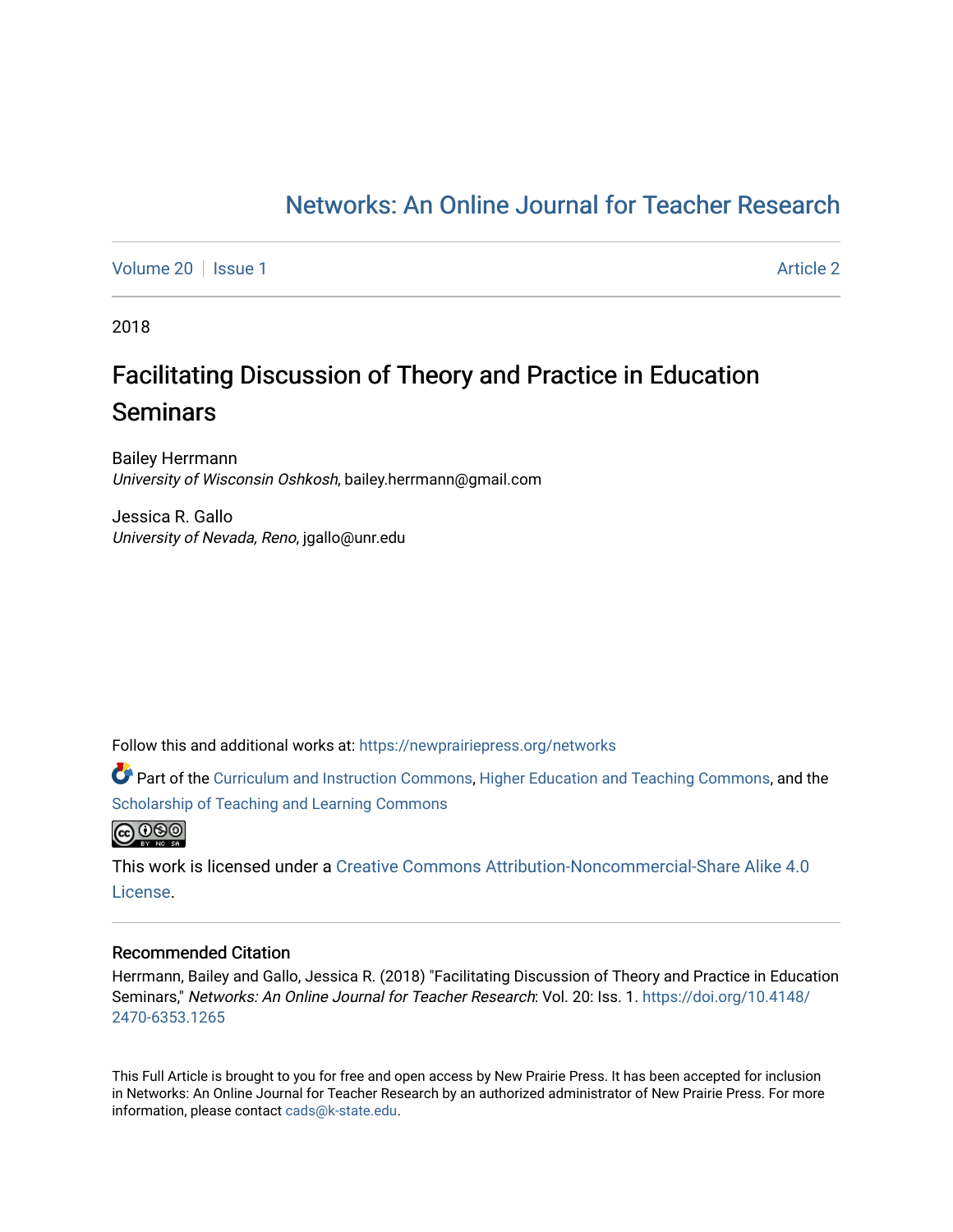# **Facilitating Discussion of Theory and Practice in Education Seminars**

**Bailey Herrmann - University of Wisconsin Oshkosh Jessica R. Gallo - University of Nevada, Reno**

## **Abstract:**

Field experience seminars, discussion-based courses paired with school-based practicum experiences, provide a space for teacher candidates to discuss the theories they study in their university classes and the practices they observe and implement in their school placements. This article describes an action research study that examines teaching techniques that promote discussion in English education seminar courses. The purpose of this research was to collaboratively develop teaching approaches that would help teacher candidates bridge ideas about theory and practice in their development as aspiring teachers. The conversations that challenged the teacher candidates to think critically and theoretically about their classrooms were transformative moments in our seminar classes.

# **Introduction**

The deep divide between content knowledge and pedagogy that occurs in many teacher preparation programs is well documented in teacher education research (Zeichner, 2010; Ball, 2000). Ideally, teacher preparation programs create a synergy between theory and practice (Zeichner, 2010) and exist as "new hybrid spaces where academic, practitioner, and community-based knowledge respect and interact to develop new solutions to the complicated process of preparing teachers," (Kretchmar & Zeichner, 2016, p. 428). Zeichner (2010) explains "one of the central problems that has plagued college- and universitybased preservice teacher education for many years" is the "disconnect between the campus and school-based components of programs" (p. 89). Ball (2000) identified three problems that teacher education programs must address in order to bridge this divide: "The first problem concerns identifying the content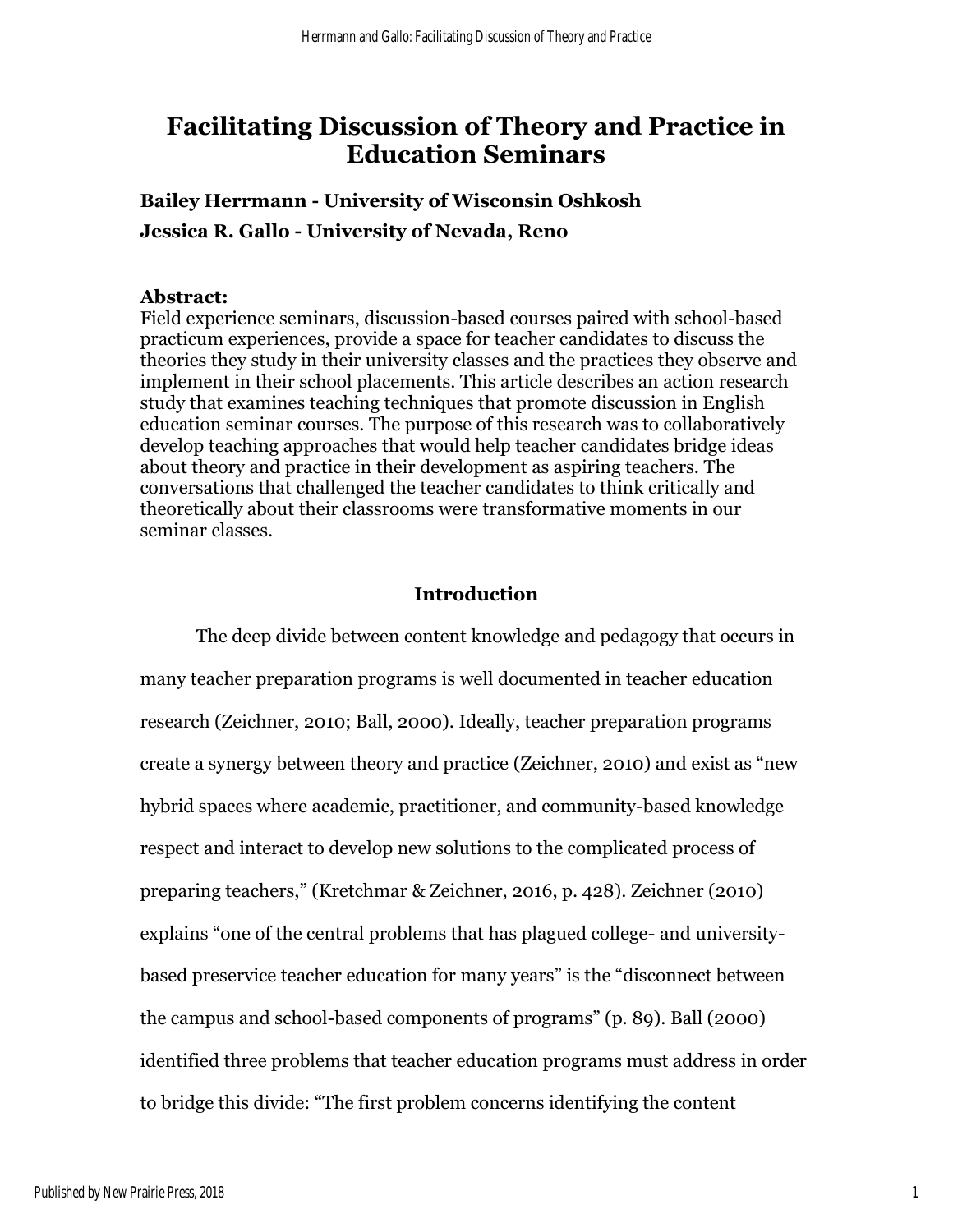knowledge that matters for teaching, the second regards understanding how such knowledge needs to be held, and the third centers on what it takes to use such knowledge in practice" (p. 244). Given the siloed nature of content departments and university pedagogy courses, achieving a more integrated model of teacher preparation is no easy feat (Ball, 2000). Traditional teacher preparation programs like ours, which have not yet found a way to achieve a more integrated model, have created programs that consist of methods classes grounded in studying education theory, field experiences designed to give teacher candidates spaces to practice pedagogies with actual students, and seminar courses focused on helping teacher candidates to bridge the theory/practice divide. As teacher educators, we know the importance of the seminar course, which led us to the following research question: How can we structure the seminar so it brings together theory and practice?

We see our seminars as a place of opportunity where we can help the teacher candidates to look at their practice in new ways they may not have considered. We can also help them work through the questions that arise in their field experiences in a way that is immediately useful to their work in the schools. We see our seminar classes as opportunities to more deeply understand the complexities of teaching in a way that is "powerful enough to enable candidates to build upon and extend their prior knowledge and experiences to accomplish the goal of competent teaching" (Hollins & Crockett, 2012, p. 8). The seminars can both build teacher candidates' confidence and encourage revision of, and reflection on, their developing teacher identities. We want to make sure our teacher candidates feel confident and well-prepared for the situations they will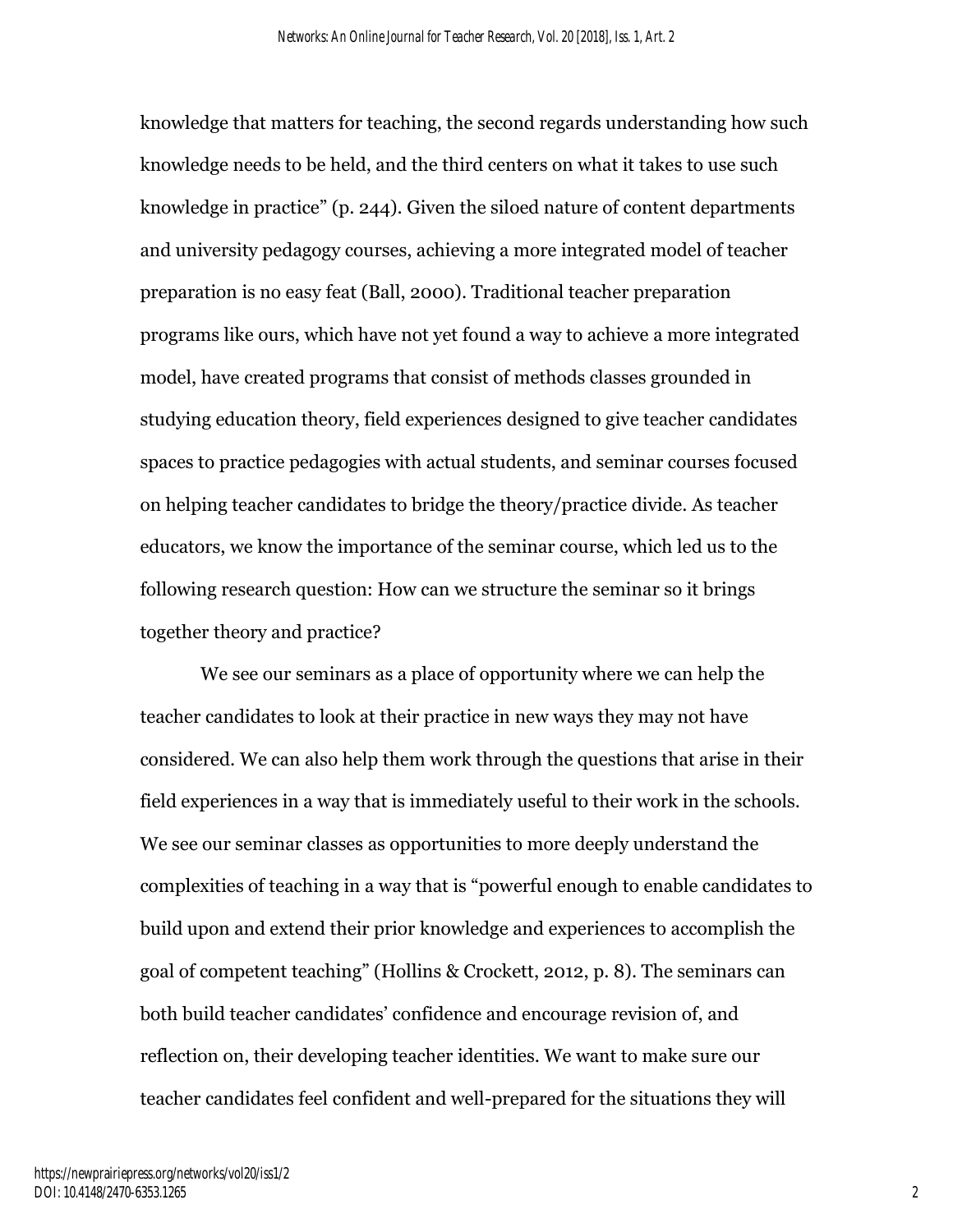encounter, but we also want them to think critically about their teaching and make decisions based on their understandings of how and why those choices work and what the consequences might be. We want them to think through possibilities for their practice as a way of understanding their questions rather than only having a playbook of answers to problems that come up. Thus, we began a collaborative action research project to explore our teaching in our individual field experience seminars to develop practices that would promote productive conversations about teaching with our teacher candidates. Our hope is that other teacher educators can learn from our action research process and the teaching approaches that we tried in experimenting with our seminars.

#### **Context**

The data from this study came from two universities (all names are pseudonyms). Site 1, River City University (RCU) is a mid-sized public university with a total enrollment hovering around 25,000 students (River City University, 2015). Site 2, Mountain View University (MVU) is a mid-sized, public university enrolling approximately 13,000 students (Mountain View University, 2015). These two predominantly white universities are located in different parts of the country, but they share a similar seminar-style course for teacher candidates. The seminar courses, which meet once a week for 50-90 minutes, are designed to foster reflective practice and to prepare teacher candidates for English education field experiences (practicum teaching) in grades 5-12. Both seminars are held concurrently with field experiences for the teacher candidates; teacher candidates spend part of their semester in an English language arts classroom in a local or surrounding community. The seminars take place on the university campuses.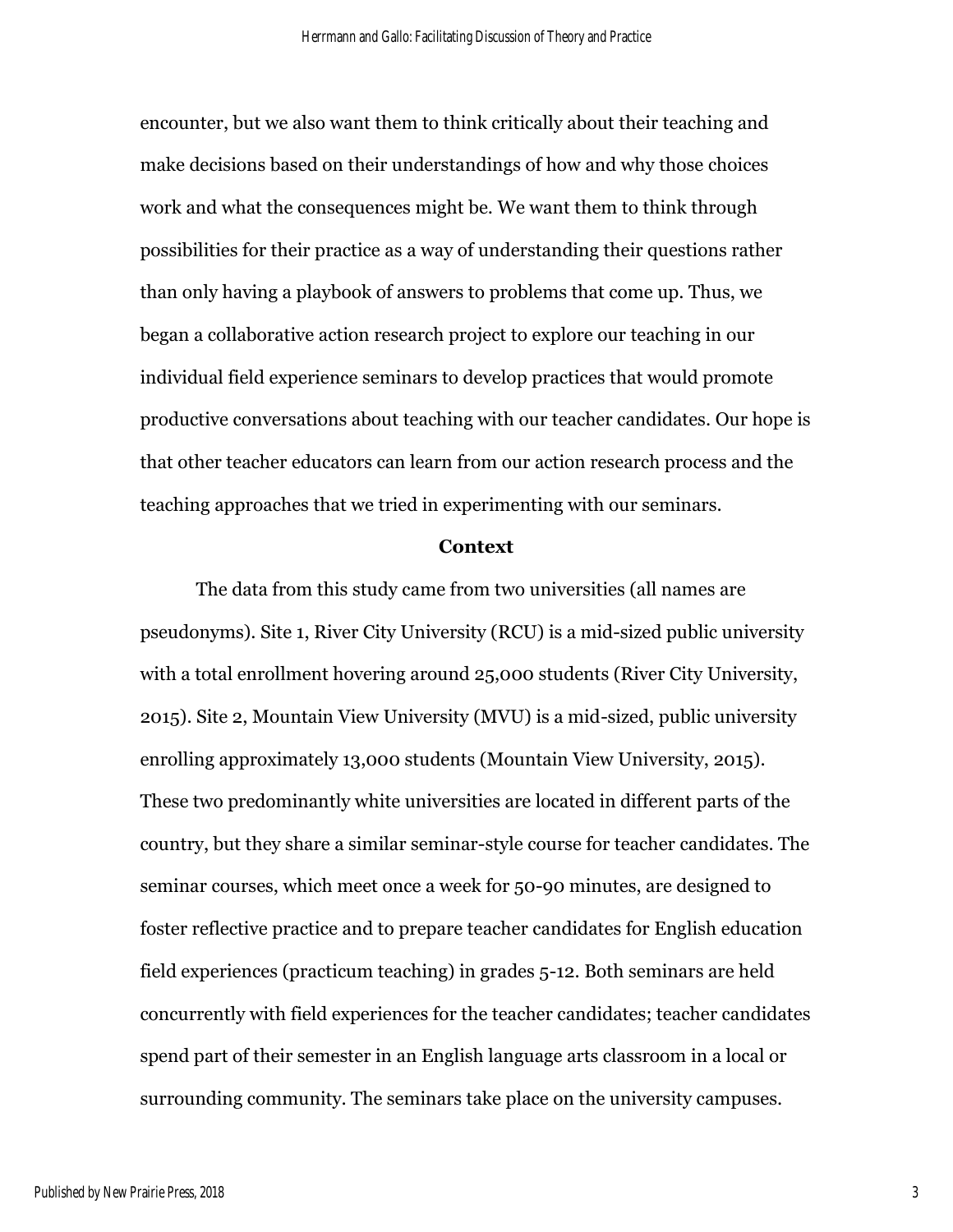As a collaborative action research study, both co-authors of this article studied our teaching practices and experiences in leading these seminar courses. Both the seminar course at RCU and MVU used the text *You've Got to Reach Them to Teach Them* by Mary Kim Schreck. This text discusses elements of student engagement through chapters such as, "Relationships," "Motivation," and "Confidence." Each week teacher candidates read chapters from the text and discussed them in class. The chapter topics served as the springboard for group discussion.

#### **Methodology**

Because we were teaching similar seminar courses for English education majors in similar university settings, we saw an opportunity to collaboratively examine our practices and to implement new teaching approaches that would help us become better seminar professors. In order to evaluate our effectiveness as teachers, we took several different perspectives into account. We certainly wanted the seminar to be a productive and supportive space for the teacher candidates to get feedback and inspiration about their teaching practices. We also wanted the seminar to provide a space for us, as teacher educators and field experience supervisors, to encourage teacher candidates to think about the multiple possibilities for their teaching choices and to recognize the complexity of the work they were doing in classrooms. With this dual purpose in mind, we chose teaching approaches that we hoped would accomplish these goals and work within the broader context of helping teacher candidates develop as teachers.

We conceptualized our study as an action research study. We wanted to study our own teaching practices "in order to better understand them and to be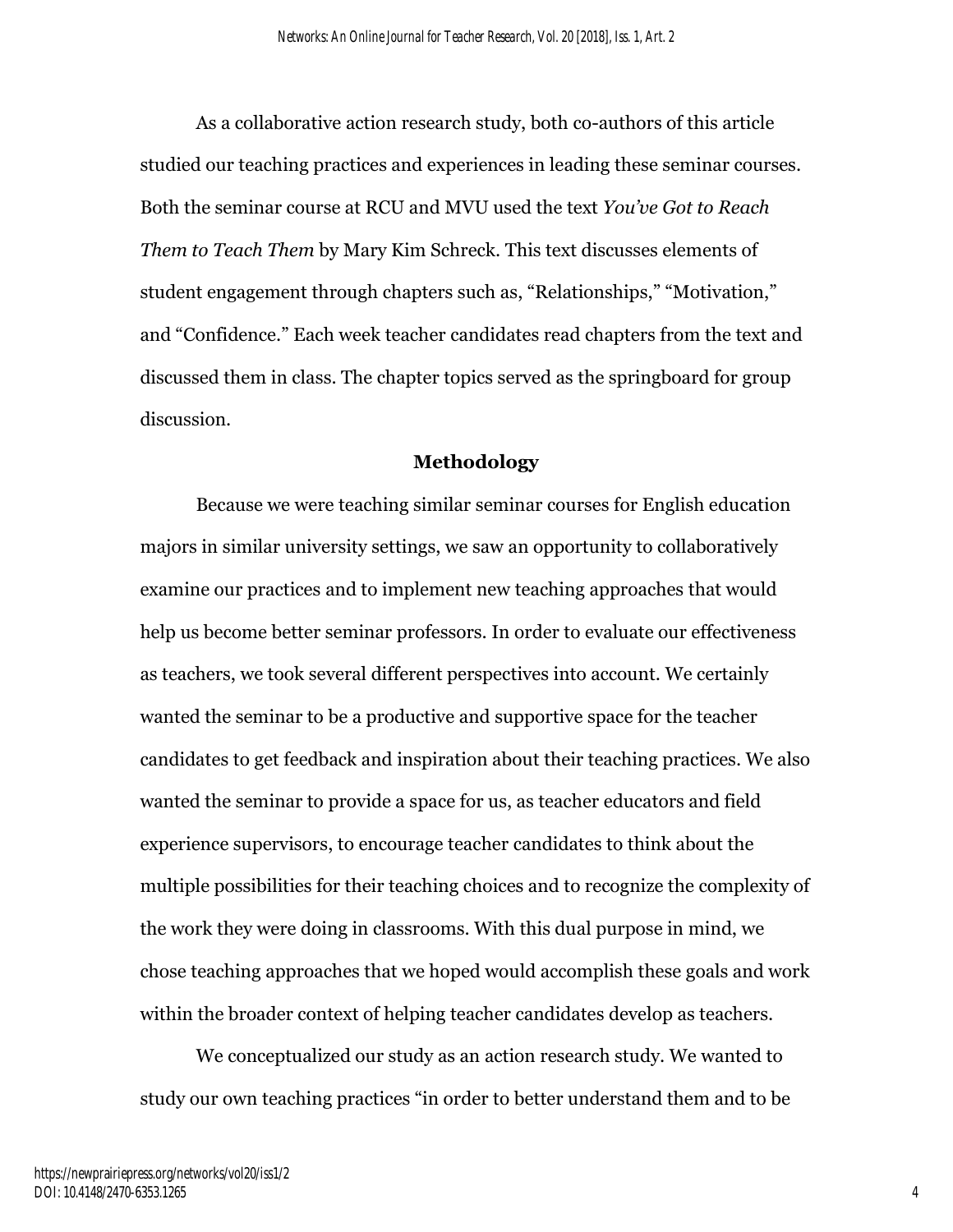able to improve [our] quality or effectiveness" (Mertler, 2014, p. 4). We also wanted to be able to implement changes to our practice immediately and analyze results as they happened. Thus, we followed Stringer's (2007) Action Research Interacting Spiral to structure our inquiry (as cited in Mertler, 2014). In this model, we repeatedly looked at the data in the form of anecdotes from our teaching, thought about what was going on in each of the anecdotes, and acted on our new understandings to implement changes to our teaching. We followed Patterson, Baldwin, Araujo, Shearer, and Stewart's (2010) suggestions to see our action research as part of a larger ecology for the teacher candidates' development as teachers:

As agents in complex adaptive systems (or teaching/learning ecologies), we should engage in continuous, recursive 'Look, Think, Act' cycles to ensure that the system adapts to changes within and changes in the environment but also that these adaptations are coherent with our shared values, beliefs, goals, and expectations. (p. 147)

Each time we met for our research meetings, we discussed our previous seminar class and revisited previous concerns in light of the techniques we had tried. Then we repeated the process of examining anecdotes from our teaching and developing new teaching approaches.

The data for this study come from a virtual online action research group. We met weekly via online video conferencing (Google Hangouts) to debrief on our recent class sessions. During these meetings, we each took turns sharing challenges, successes, and anecdotes from our teaching. We discussed our teaching practices and our observations of seminar meetings with the teacher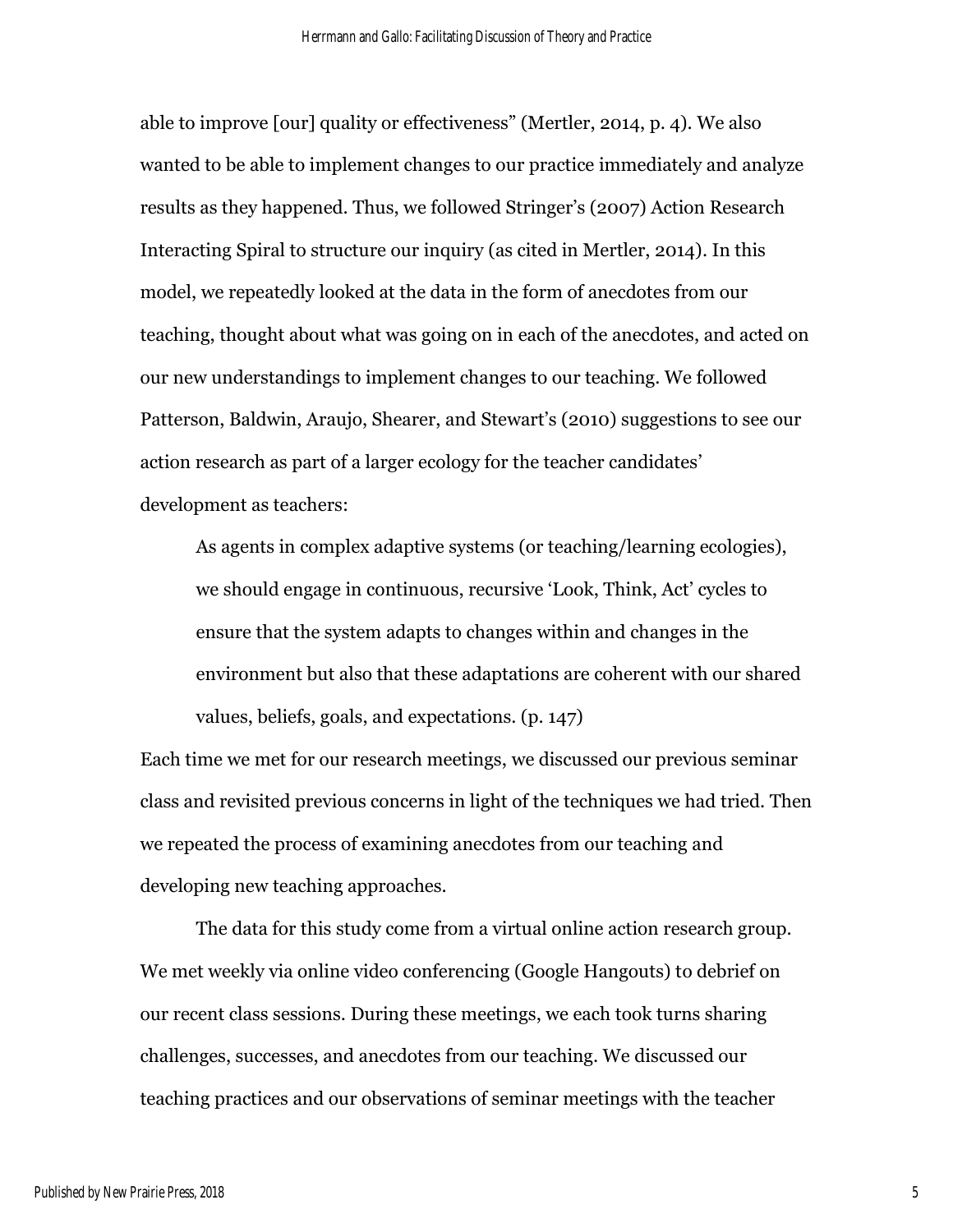candidates. At the end of each meeting, we wrote notes in a shared Google Doc to capture our thinking. Here is a sample of our meeting notes from March 18. Note that we refer to the teacher candidates as "students" in our seminar classes:

Jess: I am feeling a disconnect between me choosing topics for discussion and holding a discussion about students' practical concerns. We [Bailey and Jess] talked about several possible solutions: Could we structure the seminar around some big projects? Another solution we talked about [in our action research group] is giving students something a bit more concrete to spark their discussions. For example, this week in class I gave students a list of qualities of effective teachers and asked each student to choose the one quality they felt most confident about in their teaching. This was a very valuable discussion because they had a list to choose from. Students also had to give an example of how they demonstrate that quality. At the end, they had to choose a second quality that they did not feel so confident about and this week they have to talk to their cooperating teachers about some strategies to become more confident in that area. Bailey: Another possible solution is one that I tried. Each student is in charge of leading the seminar discussion for about 20 minutes. The discussion leader chooses the topic and has to begin with something (video, short article, etc.) to kick off the discussion. The first one was about music in the classroom and the second one was about how (if) textbooks are used in the classroom. I've wondered if these discussions are worthwhile. Are these topics a good use of time because they engage the concerns that students actually have right now?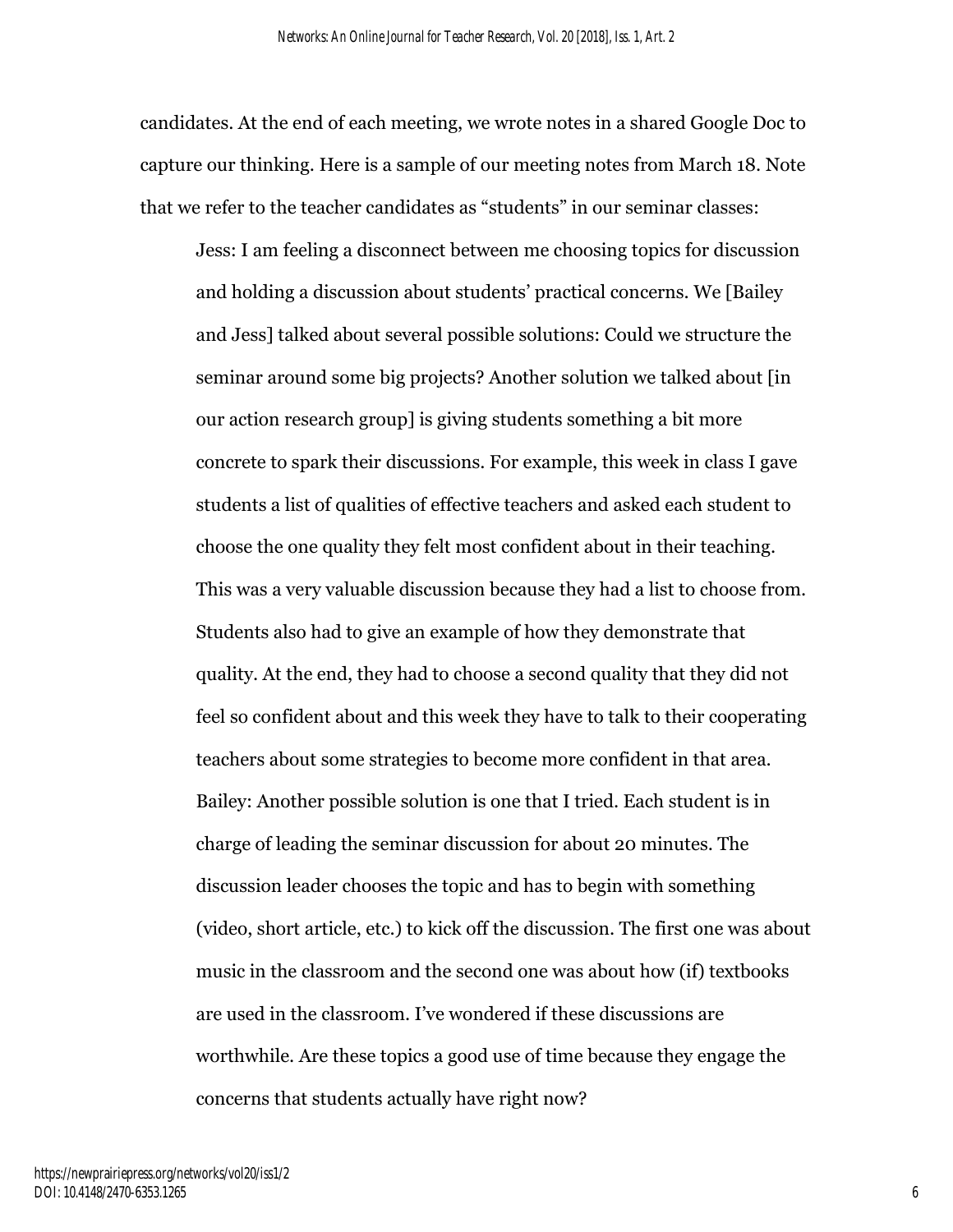Capturing our conversations in a shared file allowed us to return to our data frequently to assess our progress in alleviating the tensions we had identified and examine the effectiveness of our teaching techniques. Our research notes also allowed us to return to the bigger picture and overarching questions of our action research project rather than simply planning for each seminar meeting. We found our notes crucial for enacting the recursive "Look, Think, Act" cycles.

We used a two-part process for our data analysis procedures. During the course of data collection, we were constantly analyzing our data and weekly notes so that we could implement changes in our seminar for the next week. We noticed that we returned to the same set of three concerns as we made changes to our teaching. Working through these concerns in our research discussions and seminar-planning time formed the core of our action research process. We worked recursively in a process of noticing aspects of our teaching, forming a plan to address our shared concerns or ideas, enacting those plans in our individual seminars, and revising our teaching based on our experiences. We used our time together to develop new teaching approaches and methods for supporting our teacher candidates' development and facilitate meaningful discussions.

Following the semester and the completion of our data collection process, we began a more formal process of organizing and sorting our field notes into coded chunks using words and phrases from our notes. For example, some of our initial codes were "fostering reflective practitioners," "course structure," "fostering productive discussions," and "ideas/successes." Using those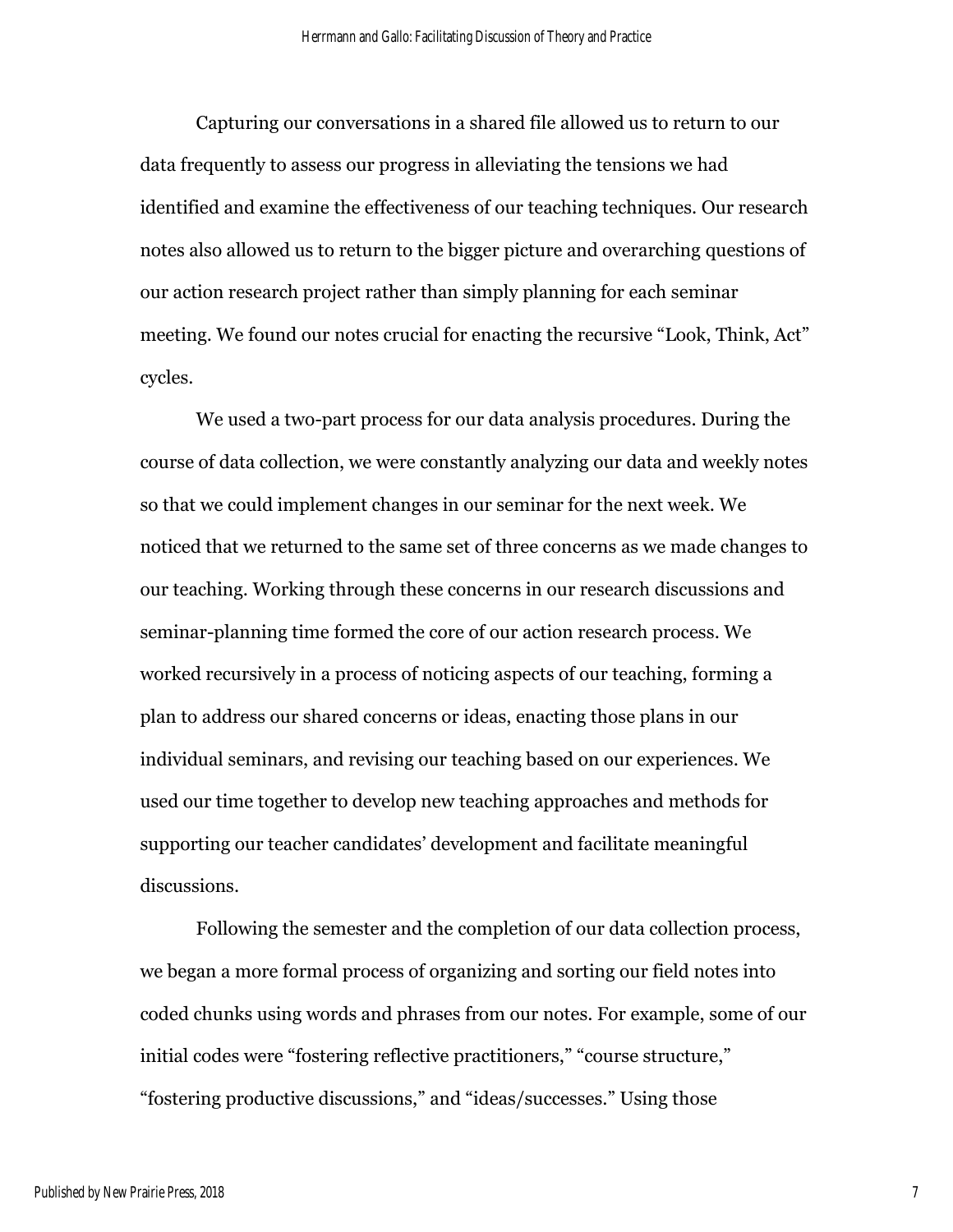reorganized field notes, we began to write memos about the connections among different experiences in and reflections on the seminar course meetings.

# **Reflecting on the Themes**

In our experiences with the reflective seminar, we had a number of questions about how to balance what the teacher candidates wanted and expected to get from the seminar and what we as instructors wanted and expected. Throughout our weekly research meetings, we noticed that we were constantly in a state of revision of our teaching practices. We would notice a question, and we worked together to develop possible ways to address it. We returned to previous questions recursively and evaluated our teaching in light of our progress with the teacher candidates in addressing our questions. Throughout our research process, we returned to a common difficulty of bridging theory and practice effectively with students. We developed three different ways of looking at this challenge in order to improve our teaching. The three lenses we used to think about the theory/practice divide were: 1) The tension between our urging teacher candidates to be student-centered in their teaching while we wondered if we were being student-centered enough in ours, 2) The tension we felt as instructors regarding how much to shape the seminar dialogue, and 3) The tension between troubleshooting problems that arose in the field experiences and envisioning many possible solutions for future teaching contexts.

## **Being Student-Centered**

Through our analysis of our action research data, we realized that an interesting theme was that we encouraged the teacher candidates to be studentcentered even as we thought about the question of how to be student-centered in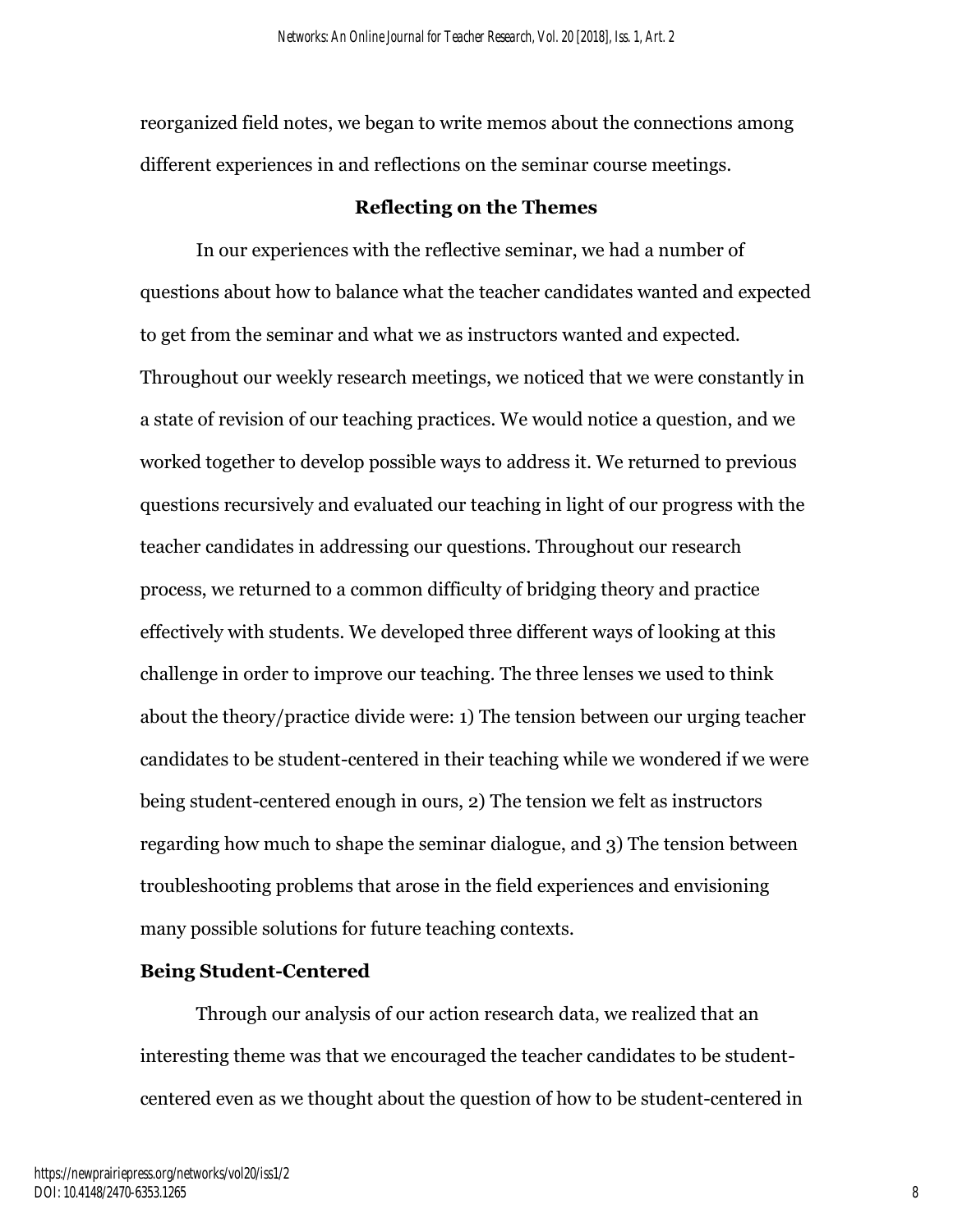our own teaching. When we think about designing a student-centered classroom, we see "the role of the teacher [...] is that of facilitator, helper, and partner in the learning process" (Elias & Merriam, 1984, p. 125). We both wanted to let the teacher candidates' needs and interests guide the content of the seminars so that they felt they were getting what they needed to become effective teachers, and we wanted to provide opportunities for teacher candidates to consider things that they did not yet know to think about. We found that sometimes instead of providing a direct answer to their questions, we responded with further questions to get the teacher candidates thinking about the environment, the context of the problem, and larger structures at play.

#### **Shaping the Discussions**

As teacher educators, we shared an interest in providing safe spaces for teacher candidates to openly discuss the challenges and successes that arose in their field experiences. The seminars provided an open forum for teacher candidates to explore possibilities for their teaching practices while also having specific students, classrooms, and concerns in mind. We knew that we could shape how teacher candidates made sense of what they were encountering for the first time in their teaching. However, our research meetings frequently revolved around the question of what our role should be in shaping candidates' conversations in the seminar. We wondered how much we should guide the conversations in one direction or another. Did we want our seminars to be truly open to focus on the candidates' questions, or did we want to provide some structure for their thinking and responding?

# **Troubleshooting vs. Envisioning**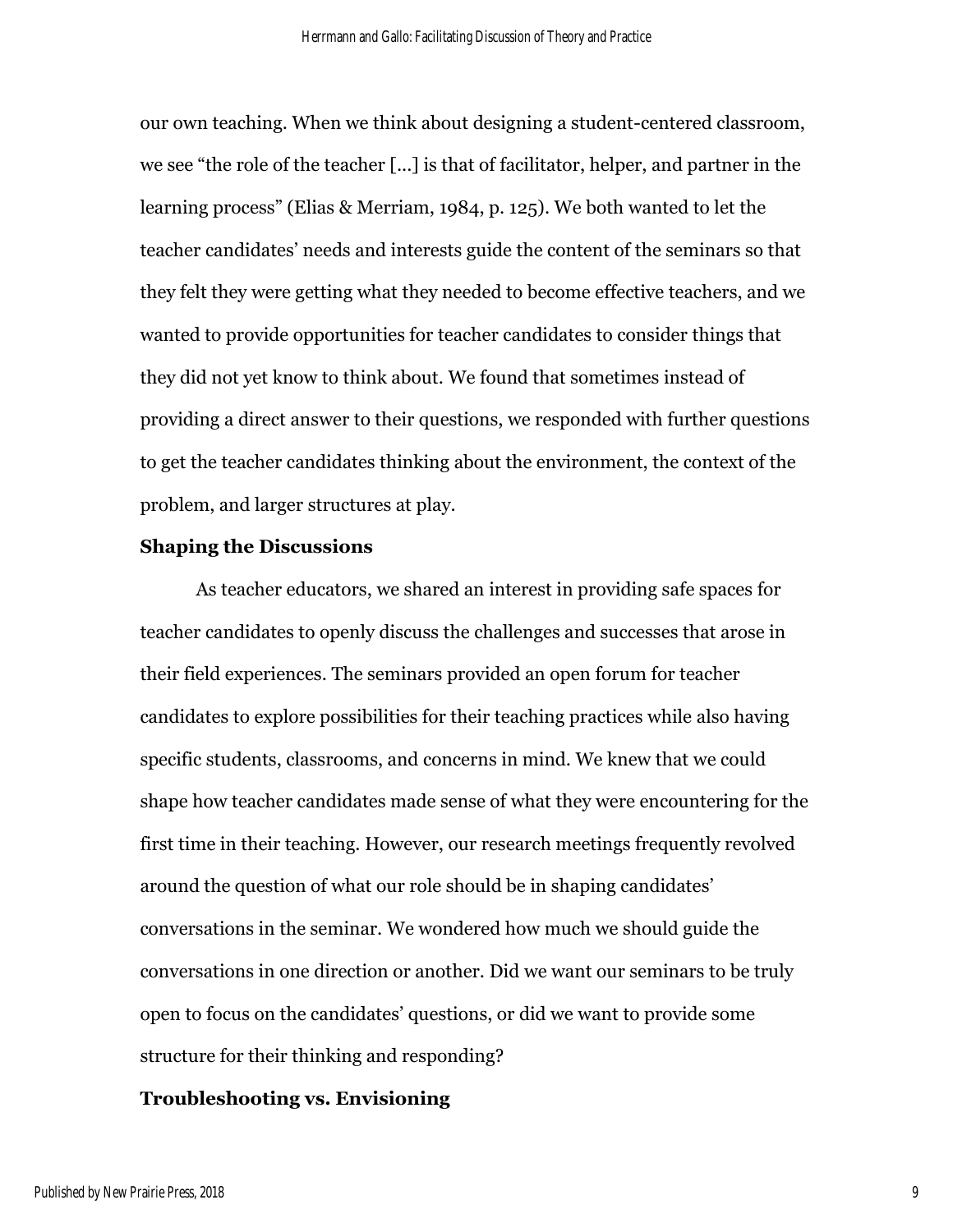In our third lens for examining the theory/practice divide, we often wondered how much to balance seminar time between troubleshooting problems that the candidates encountered and envisioning multiple solutions that looked beyond particular present circumstances. The seminar provided an opportunity to help teacher candidates recognize understandings about students, teaching, and themselves as they addressed challenges that came up in their field experiences. It was not uncommon for teacher candidates to express the concern that a focus on theory in their college courses had not fully prepared them to know what to do in the day-to-day reality of their classrooms. We found that our teacher candidates wanted specific lesson plans, ideas, or activities to use tomorrow in class. They wanted troubleshooting and we wanted philosophizing, theorizing, and big-picture planning. They seemed to want to use their experiences to fix particular problems and we wanted to use their experiences to speak to the nature of teaching and education. As teacher educators, we believe that knowing "what" to do (activities, planning, management, etc.) is strengthened when we know "why" we are making those choices. How do we find the balance?

All three of these theory-practice lenses related to how we could help teacher candidates think reflectively in order to make their future practice better rather than how to "fix" the one lesson in isolation. In Peter Johnston's (2004) book *Choice Words*, he described the ways teachers work toward building students' identity and agency through the language teachers use with students. It is not only about choosing the right words; it is about considering larger goals for students' development. We wanted our teacher candidates to emulate the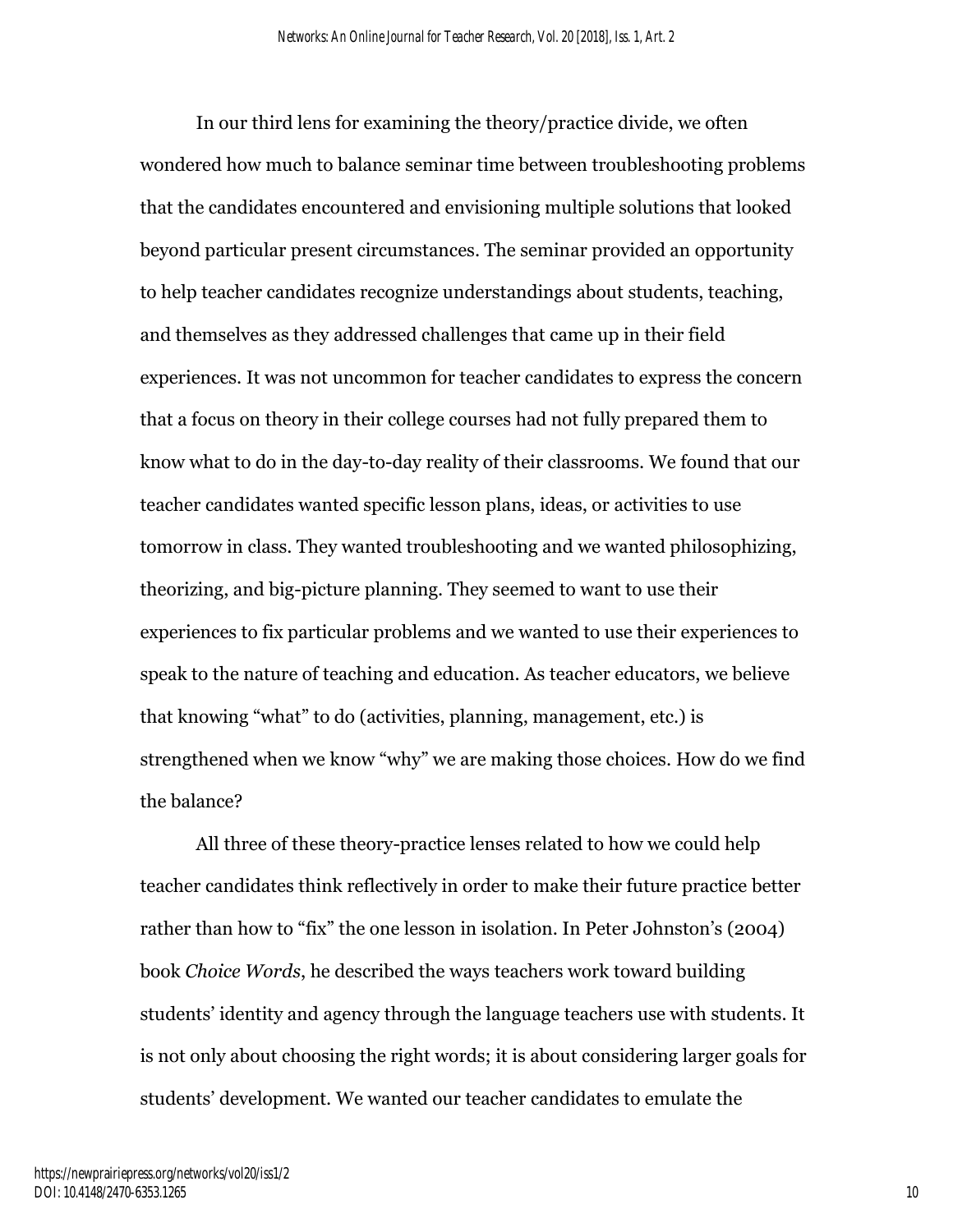teachers Johnston described in *Choice Words*. Through examples of classroom talk between teachers and students, Johnston depicted that teachers choose language that fits within a larger goal for their teaching and for their students. The teachers did not merely "deal with the immediate situation" (p 85). Instead the teachers were "dealing with the immediate situation within a larger frame of reference--an activity and goal structure that saturate [their] language choices" (p 85). They made choices that fit within their larger goals. Like Johnston recommends, we wondered how we could help teacher candidates "deal with the immediate situation within a larger frame of reference" (p. 85). Did we structure seminars to show teacher candidates that their questions represent opportunities to think bigger about their larger goals while also addressing their immediate needs? And, maybe more importantly, how could we get teacher candidates to bridge the gap between talking about possibilities and actually enacting those possibilities in their teaching? We wanted our teacher candidates to think of the multitude of possibilities rather than choose the "best" way to solve a problem.

In order to address the theory-practice divide in the seminars, we developed a number of new teaching approaches that we tried in our classes and then continued to reflect on in our research meetings using the "Look, Think, Act" cycle.

## **Results of Our Collaboration**

Through our ongoing conversations, we implemented new ideas for engaging teacher candidates that we hoped would holistically incorporate theory and practice. We wanted to find a way to give the teacher candidates what they wanted while also giving them what we thought they needed (categories that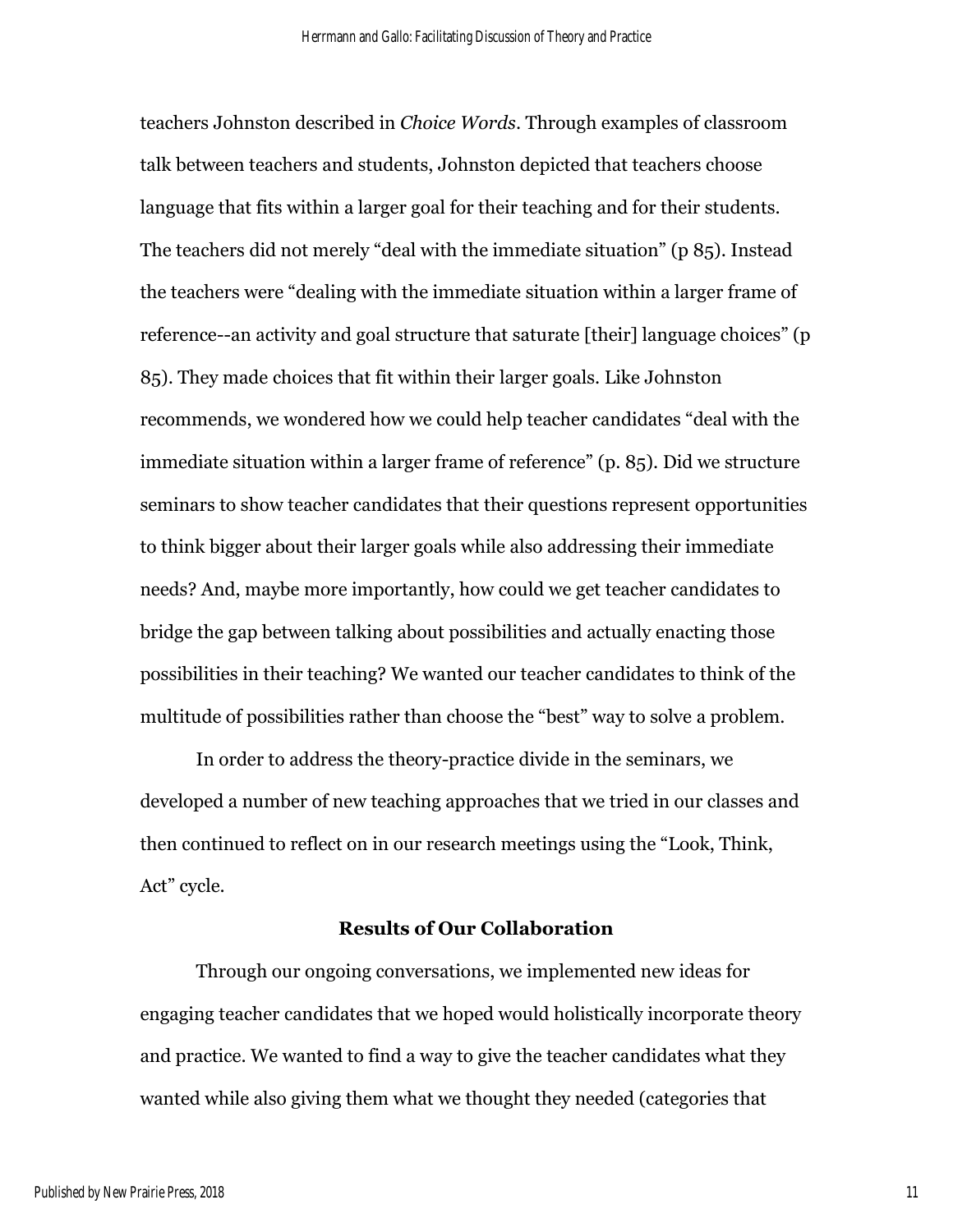often overlapped). We made these curricular changes with our overall goals in mind of supporting teacher candidates' development as thoughtful, critical, and reflective English teachers. The following teaching approaches are some of the results of our collaboration. We describe individual activities and how we implemented them.

# **Weekly Challenges**

We issued weekly challenges related to the chapters for each week from the course text *You've Got to Reach Them to Teach Them* (Schreck, 2011). For example, one week the chapter on motivation discussed Flow Theory (Csikszentmihalyi, 2008), so the challenge of the week was to notice when students were in states of complete engagement and focus in the classroom. In our action research notes, we noted that the teacher candidates reported their observations back to the seminar group the following week, saying that the middle and high school students seemed to be in states of flow when they were engaged in group discussion about a topic that interested them or when they were writing creatively. In our seminar meeting, the teacher candidates analyzed what commonalities they noticed in these classroom observations. Most of the activities the teacher candidates mentioned involved some elements of student choice or students actively producing or participating. We hoped that this challenge helped the teacher candidates to shape their future lesson planning to include more opportunities for students to engage in states of flow. The weekly challenges were a productive way to tie the weekly reading into the teacher candidates' experiences in their classrooms, uniting theory and practice.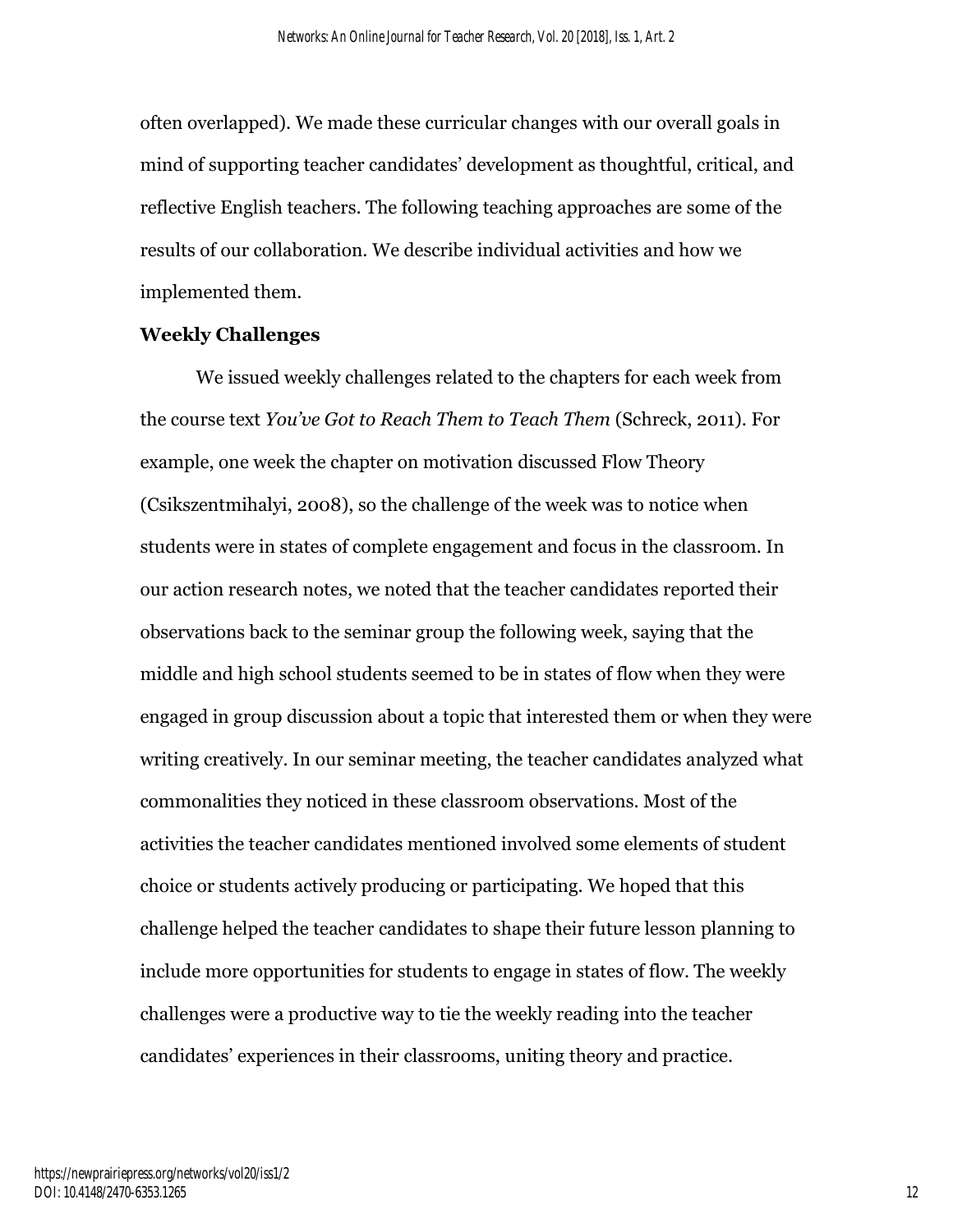Sometimes our seminar conversations around the weekly challenges took the form of troubleshooting candidates' questions and concerns and allowed them to get answers to their practical questions about their teaching. Other times, conversations that began practically transformed into conversations about teaching theories and philosophies. For example, in a seminar discussion about classroom environment at MVU, the focus of the conversation shifted dramatically. The seminar began with teacher candidates sharing pictures of their classrooms and discussing what makes an effective and safe learning environment. The teacher candidates shared strategies they had discussed in methods classes and with their cooperating teachers. As we talked about these suggested strategies, the teacher candidates spoke with conviction about the importance of not allowing students to bully one another in classes so that everyone could share their opinions freely, a topic they had discussed often in their methods classes. This led to a more abstract discussion of the forms that bullying might take, the ways that teachers passively bully their students when they do not intercede in bullying events, and the importance of being an ally for students who are traditionally marginalized in school settings. Through this conversation, the teacher candidates were able to not only think about ways to create safe and effective learning environments; they were also able to think about the bigger picture of systems and situations that make schools unsafe for students. Thus, the teacher candidates developed a more specific context for the strategies that they had seen in classrooms and discussed in methods courses.

The fact that this conversation arose from a seemingly simple prompt about classroom environment shows one way that we attempted to unite theory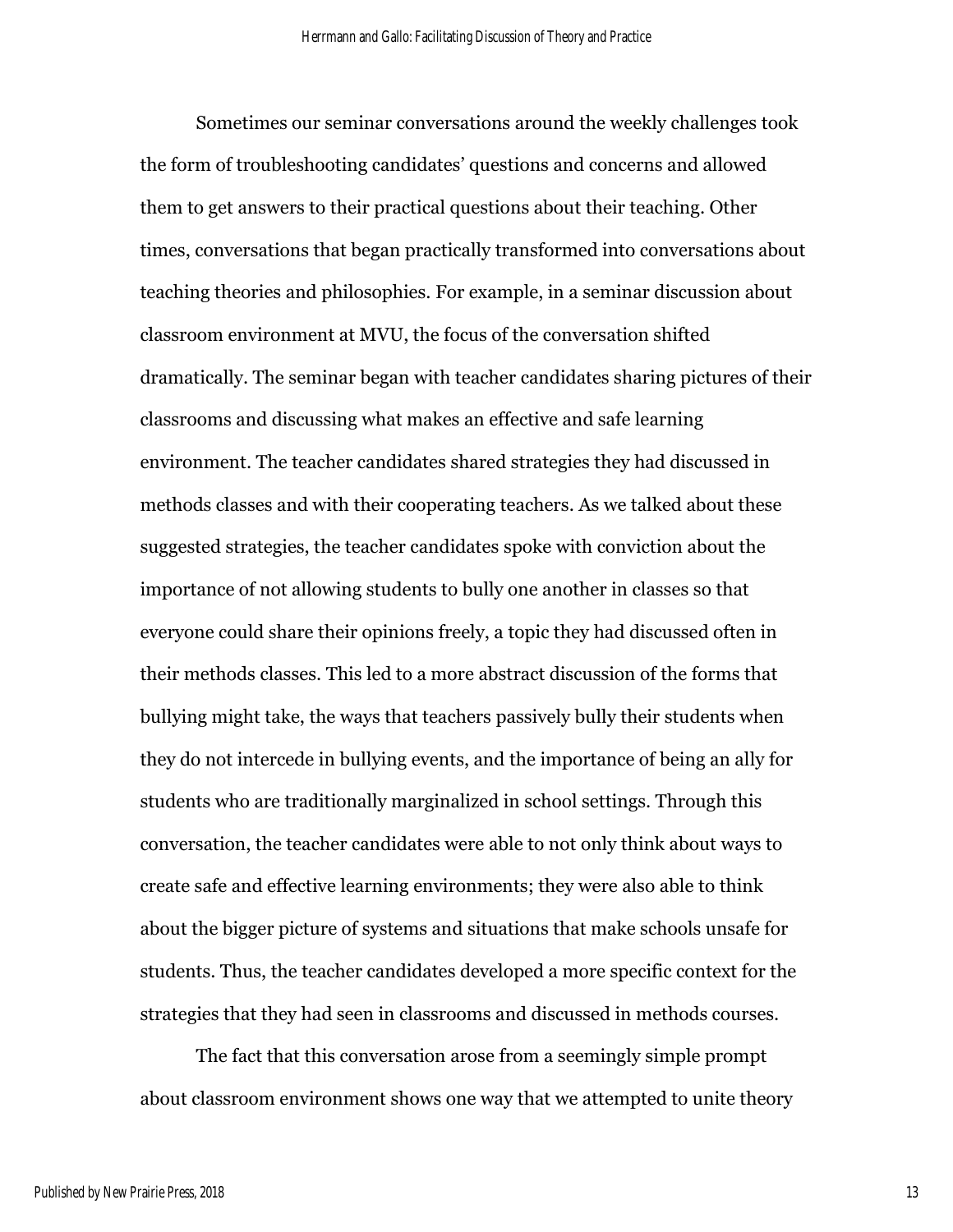with practice. While the teacher candidates had discussed how to build safe classroom environments in their methods classes, they had not yet had the practical experience to know how classrooms might become unsafe for some students. Providing practical examples from our own practice provided opportunities to have a more in-depth conversation about how their theoretical plans could play out in actual classrooms. In this and other cases, the weekly challenges created a space for conversations to move between their field experiences, their methods classes, and their educational philosophies.

# **Discussion Leaders**

In order to provide teacher candidates with a structured way to shape our weekly discussions, we developed a class assignment that asked the teacher candidates to become discussion leaders. Each class session, one teacher candidate was in charge of leading the seminar discussion about a topic of their choice for 20 minutes. In class the discussion leader shared some background information (a video clip, a short article, etc.) and asked open-ended questions to begin the discussion. One teacher candidate at RCU led a discussion about using music in the classroom to engage students. He discussed how many of his students were better able to focus when he played non-lyrical music by Ratatat, a Brooklyn-based electronic rock duo. After hearing a short clip from the band, many of the other teacher candidates in the group expressed desire to use Ratatat in their classrooms. Then the conversation moved to ways in which each teacher candidate had used music or would like to use music in their lessons and the ways in which this could be beneficial to students.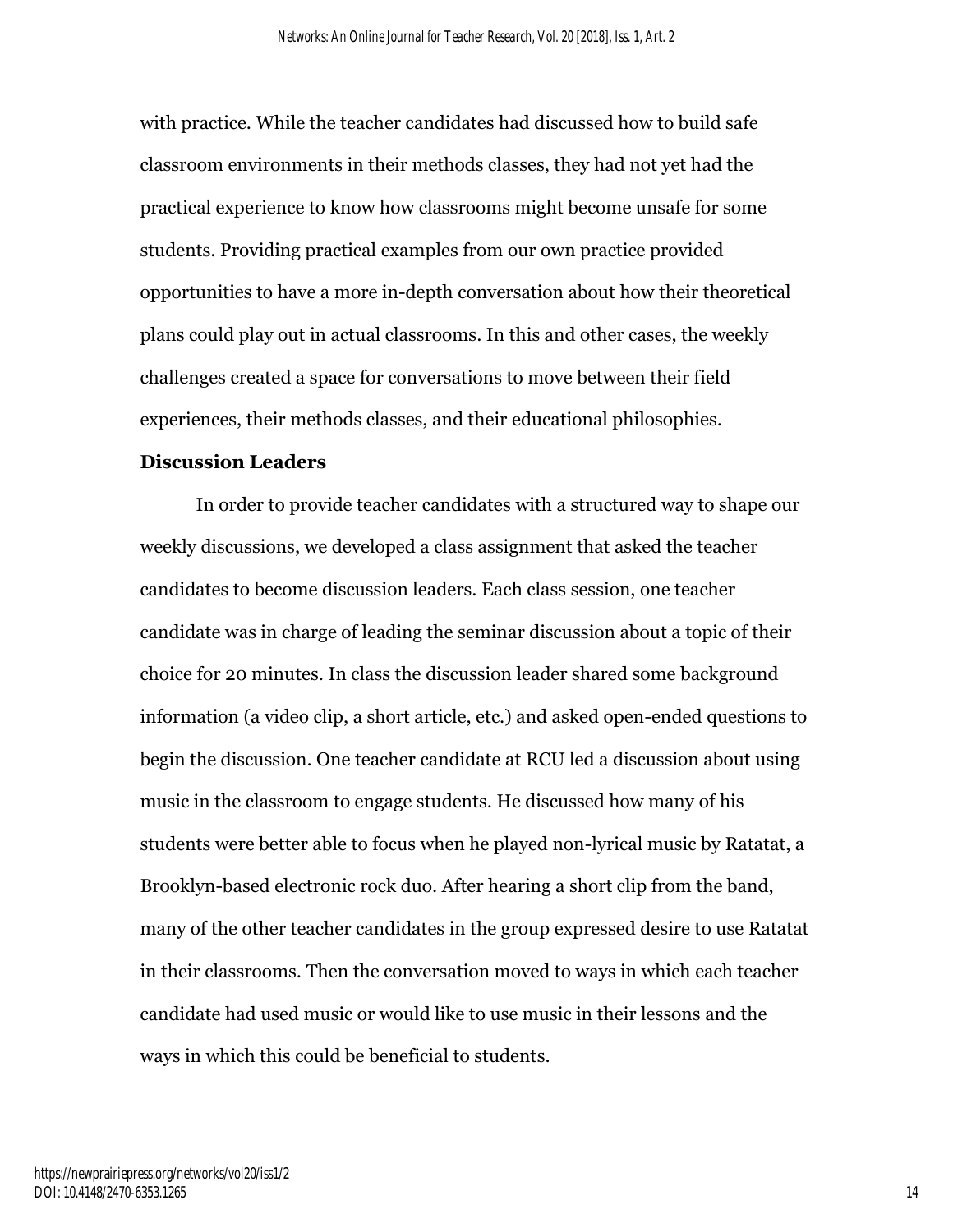The teacher candidate-led seminar discussions gave the teacher candidates agency in selecting a topic that was particularly important to them and relevant to their classrooms. The topics included new or creative teaching ideas that the teacher candidates were excited to share with their peers. For the discussion leaders, these conversations were opportunities to see themselves as experts about teaching practices. For their peers, these discussions encouraged innovation and sparked new ideas. Other times the discussion leaders' topics were related to areas of concern for the teacher candidates and allowed them a forum to work through their understandings of practices that seemed inconsistent with their developing ideas about teaching. In both cases, having a discussion leader format helped to make our seminars more student-centered and helped all of us to focus on the particular points of concern and celebration for the teacher candidates.

#### *Pass It on at School*

The book *Pass It on at School* by Jeanne Engelmann (2003) discusses 40 developmental assets that "can lead to the healthy development of all young people" (p. xiii), such as creating a caring school climate, establishing student engagement in school, reading for pleasure, and cultivating a culture of high expectations. In addition to describing these assets and explaining the value of focusing on these assets in a school, Engelmann also provides strategies for every member of a school community to get involved in developing these assets, including guidance counselors, bus drivers, custodial staff, administrators, nurses, coaches, and others.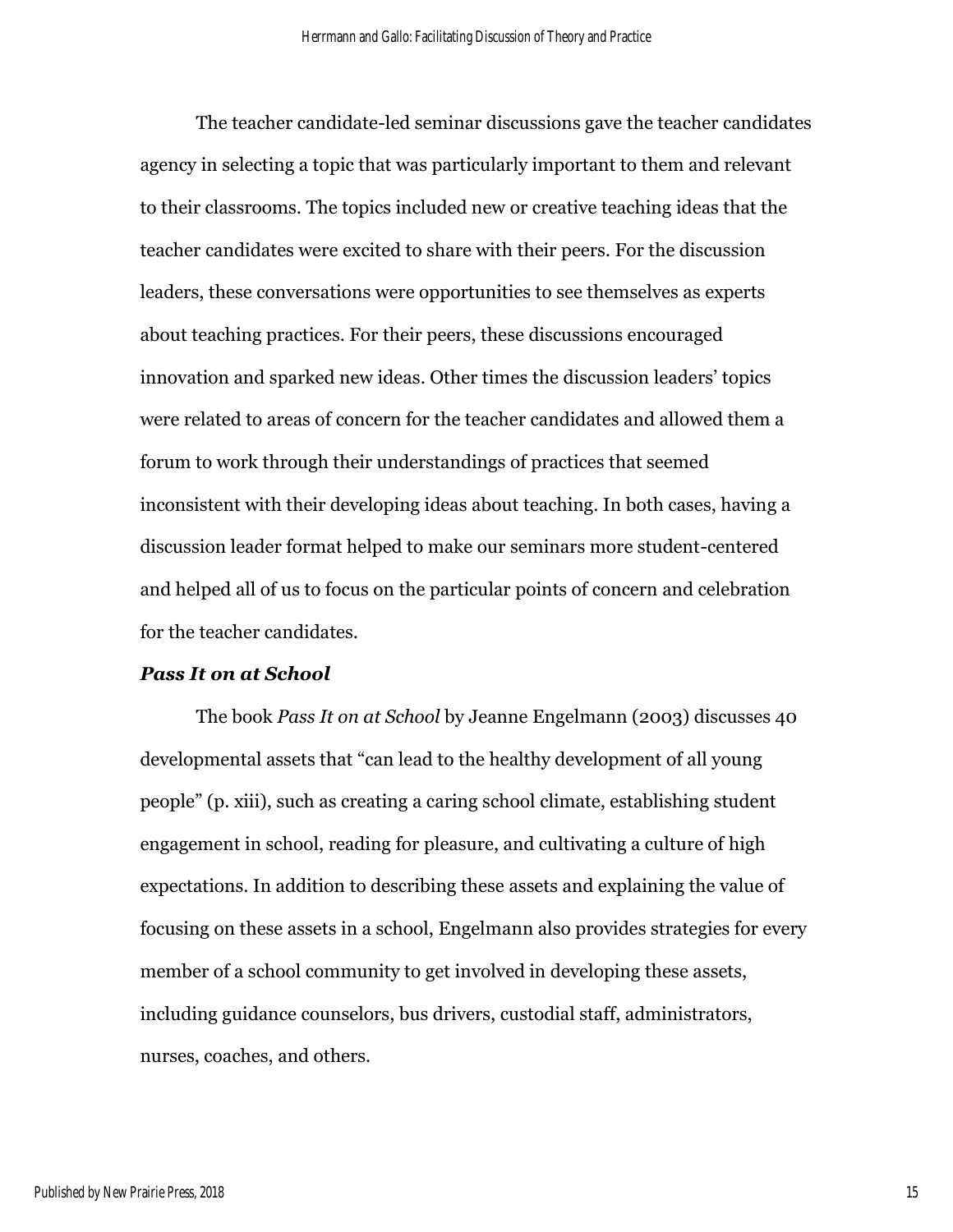Though we did not read the entire book in the seminar, the teacher candidates reviewed the 40 developmental assets and picked three assets to promote in their schools. Then they identified specific action steps for how they could promote the assets with students in their classroom throughout the following week. This process of identifying action steps helped the teacher candidates to feel that they had agency and impact in a student teaching situation where many did not have input for major decisions in the classroom, such as which (if any) texts to use or how to assess student learning. The teacher candidates could, however, promote a caring school climate by greeting students at the door each day and making an effort to connect with a different student each class period about their interests.

Using the *Pass It On at School* asset model that involves stakeholders throughout the school community often led to valuable conversations about what a community-centered view of schools could look like in practice. In these conversations, the teacher candidates began to develop an understanding that people in the community could provide support for teachers' work in the classroom. In our formative seminar evaluations, students often noted the *Pass It On at School* activity as a transformative part of the class. They appreciated the focus on creating their own plan for developing concrete actions to implement in their classrooms. We appreciated that the actions the teacher candidates planned to take were rooted in a larger perspective of healthy development of young people.

#### **Videos of Teachers**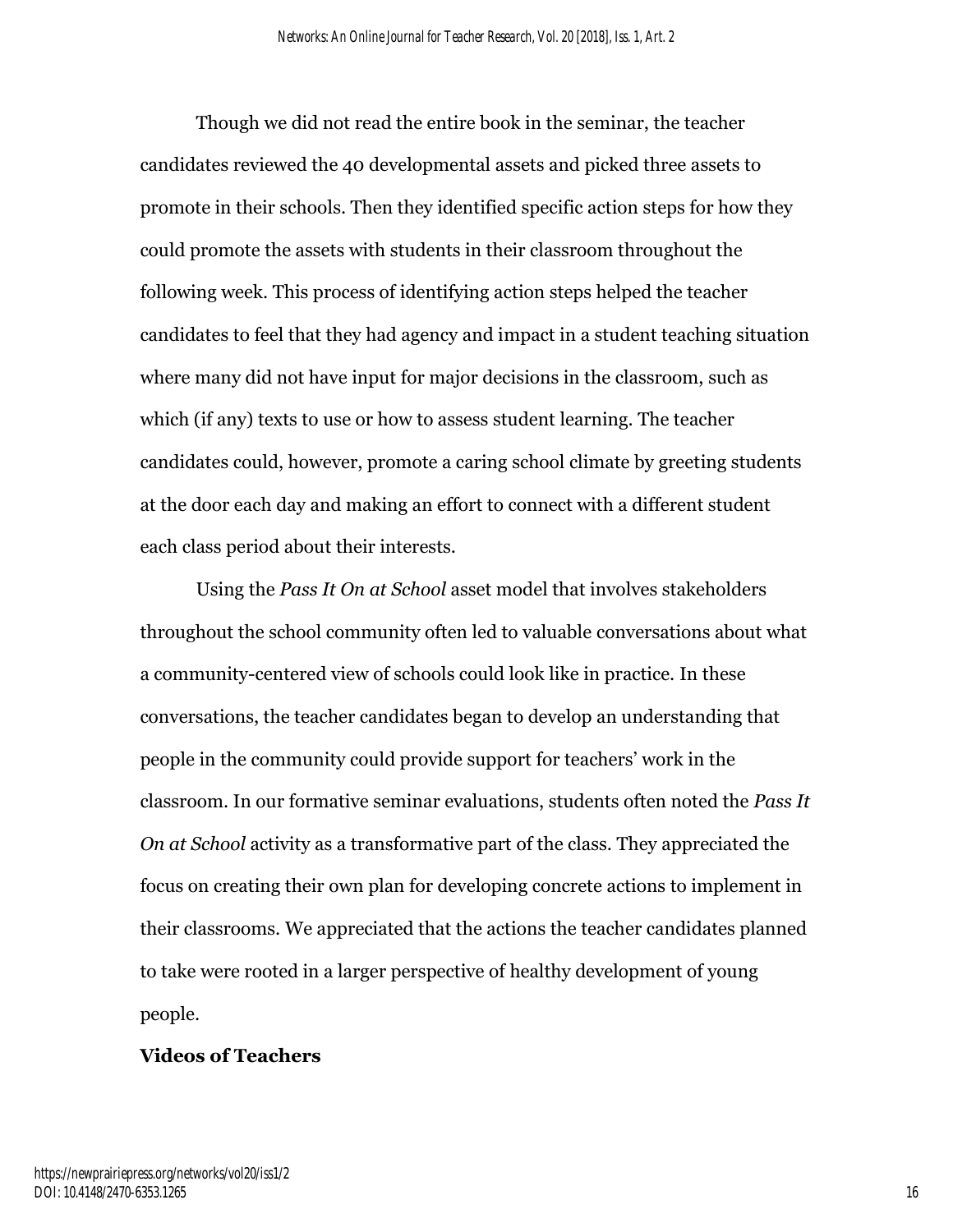We found that teacher candidates gained deep insights when they were able to watch videos of experienced teachers. Even though our teacher candidates had observation hours in classrooms before they participated in our seminar, these observations were rarely guided. In our seminars, we watched short video clips of teachers facilitating lessons in their classrooms. We used the videos to help the teacher candidates learn how to observe and to see how teachers' instructional choices influence student outcomes. As teacher candidates watched videos of teachers in action, we asked them to watch for the following questions:

- What do students say?
- What does the teacher say?
- What movements, actions, or facial expressions do you notice, and what insight do those nonverbal cues provide about student learning?

• What might have happened if the teacher had done this differently? We took our inspiration for these questions from Sarah Brown Wessling's (2014) Teaching Channel blog post "An Observation Challenge."

The Teaching Channel website [\(www.teachingchannel.org\)](http://www.teachingchannel.org/) has over 1,000 short clips (ranging from about 1-15 minutes) that are searchable by subject, grade, and topic. The Annenberg Learner site [\(www.learner.org\)](http://www.learner.org/) also houses numerous video workshops featuring excellent teaching practices. These videos provided new teaching ideas in addition to showing teacher candidates examples of effective instruction. For example, we showed English teacher candidates a Teaching Channel video of Sarah Brown Wessling (2017) titled "Creating Found Poems," and then we discussed what choices Brown Wessling made in planning and facilitating the lesson that led to student engagement. Having the ability to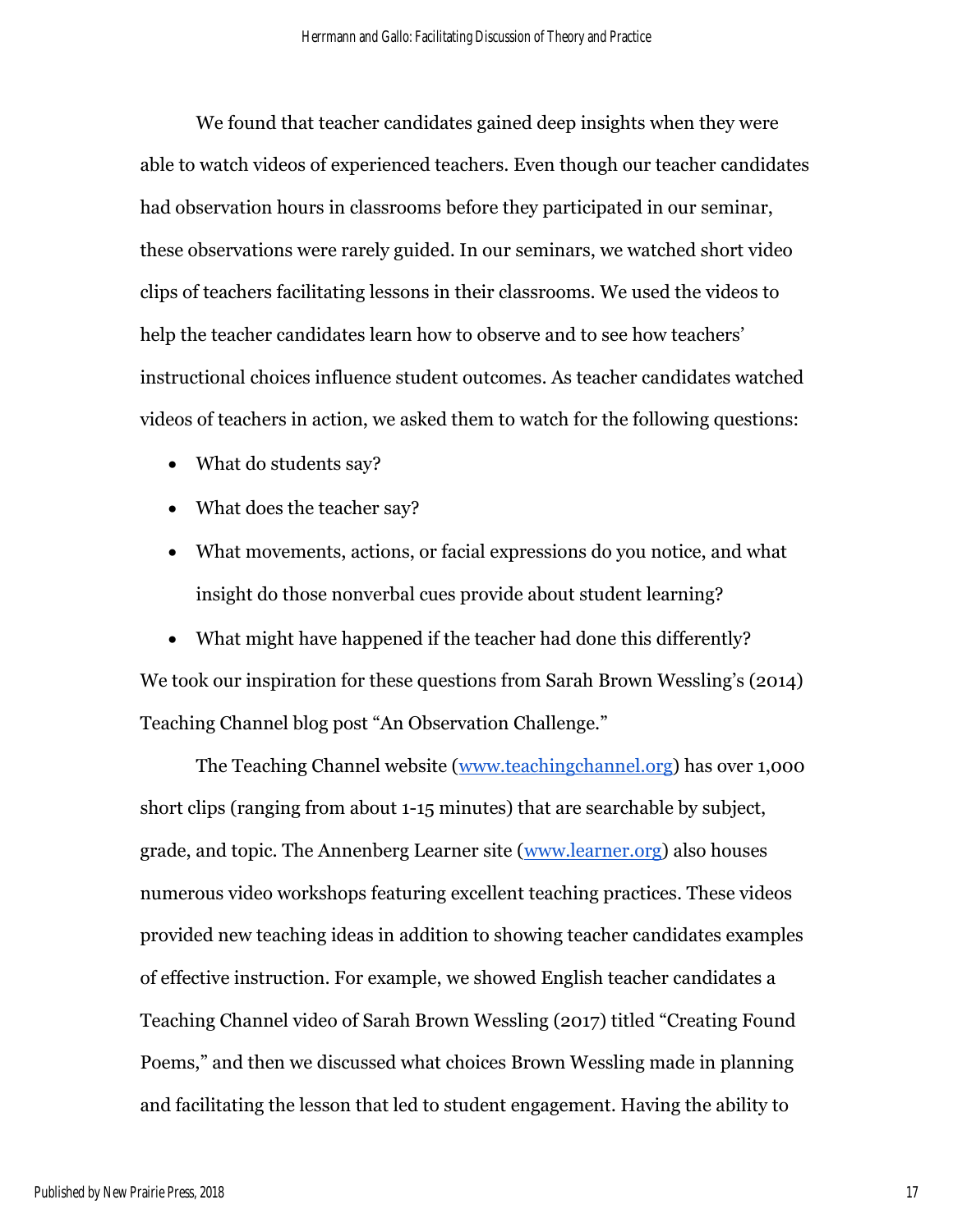rewind and pause the videos of actual teaching allowed us to pinpoint steps in the process where teacher candidates could reflect on choices that the model teachers made.

# **Reflective Sentence Starters**

Sometimes we directed the teacher candidates' thinking and conversation in a particular way with sentence starters. In a sentence starter prompt, we provided the first part of the sentence and teacher candidates completed the thought with their own ideas. After responding to the sentence starters in writing, the teacher candidates shared their thinking verbally in response to the prompts. We chose sentence starters based on the day's topic, and we encouraged reflection by phrasing the sentence starters as "I" statements, such as, "I will know I've created a safe classroom environment when…" Reflective sentence starters kept our conversations grounded in the teacher candidates' experiences as well as the day's topic.

## **Teaching Scenarios**

Like the teacher candidates, we know that our growth as teacher educators is never finished; we are always in the process of becoming better educators. Our "Look, Think, Act" cycle is still continuing as we teach new teacher candidates in similar courses. With that in mind, the next time we teach a seminar course, we have other approaches that we would like to try in effort to support the teacher candidates. For example, we would like to include reading and discussing teaching scenarios. We think that reading prepared teaching scenarios might offer ways for our discussions to focus on multiple possibilities for teaching choices while also grounding those choices in actual teaching examples. We could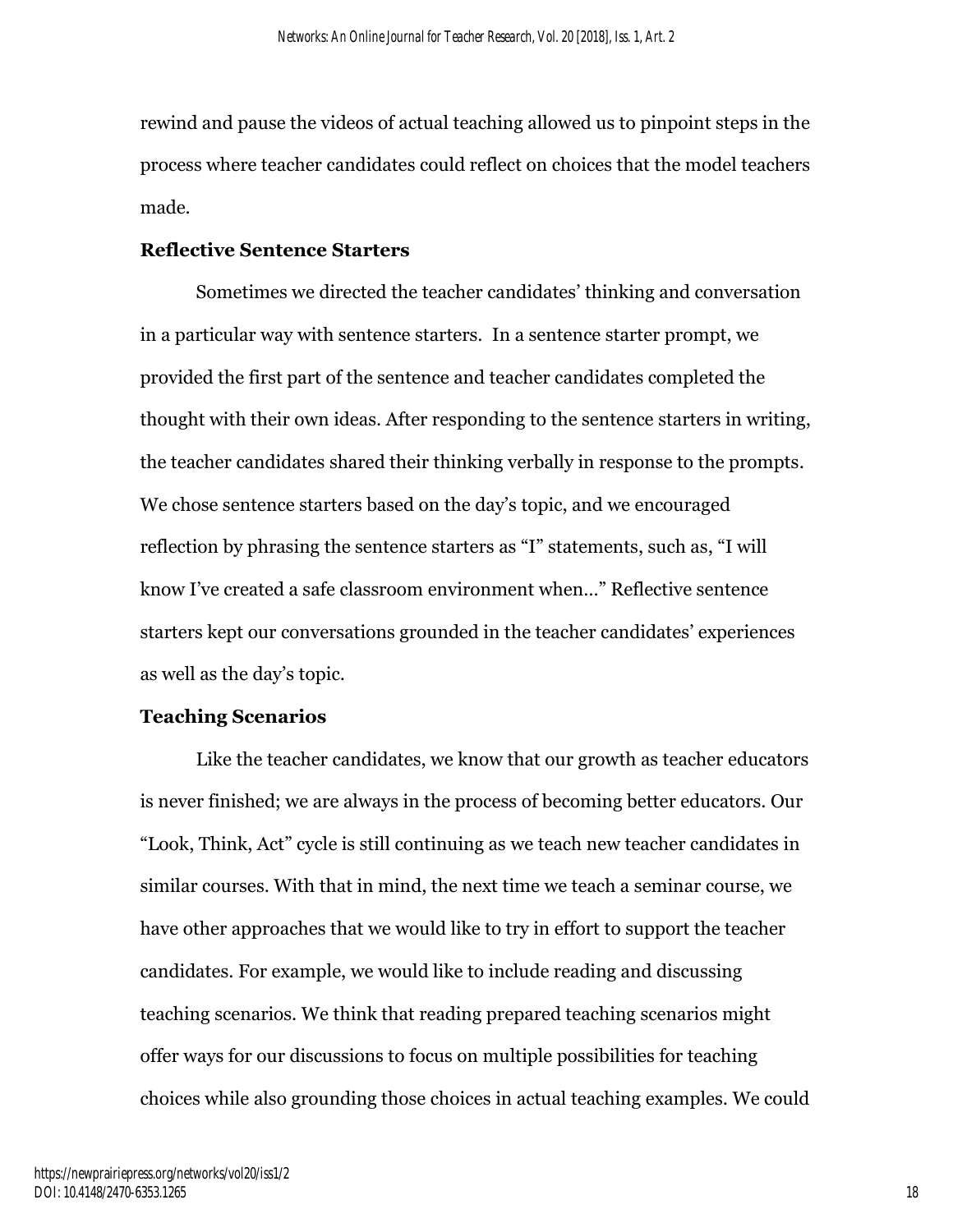select (or write) teaching scenarios that would spark discussion of topics that we value as teacher educators, such as teaching for social justice. In an English education seminar, *In Case You Teach English* by Larry Johannessen and Thomas McCann (2002) could provide multiple scenarios designed to start a discussion. Providing a combination of hypothetical but realistic scenarios with the teacher candidates' own classroom experiences will enmesh theory and practice in our seminar discussions and help teacher candidates use theory-based practice in their teaching.

# **Conclusion**

In an ideal teacher preparation program, there is no separation between teacher candidates' seminars and their field experiences. Teacher preparation programs that consciously and specifically locate teacher preparation within schools and communities allow teacher candidates to see their roles as teachers fully entwined with the goals of a community and school (Kretchmar & Zeichner, 2016). However, until more teacher preparation programs make the change to more embedded preparation, we can work to unite theory and practice within the existing structure of our universities.

Our main goal for our field experience seminars was to help teacher candidates bring together the theories they were studying in their university classes and the practices they were observing and implementing in their school placements. We collaboratively implemented a variety of pedagogies in our seminar classes through our recursive "Look, Think, Act" cycles in order to move us closer to that goal. Although we had success in implementing these practices in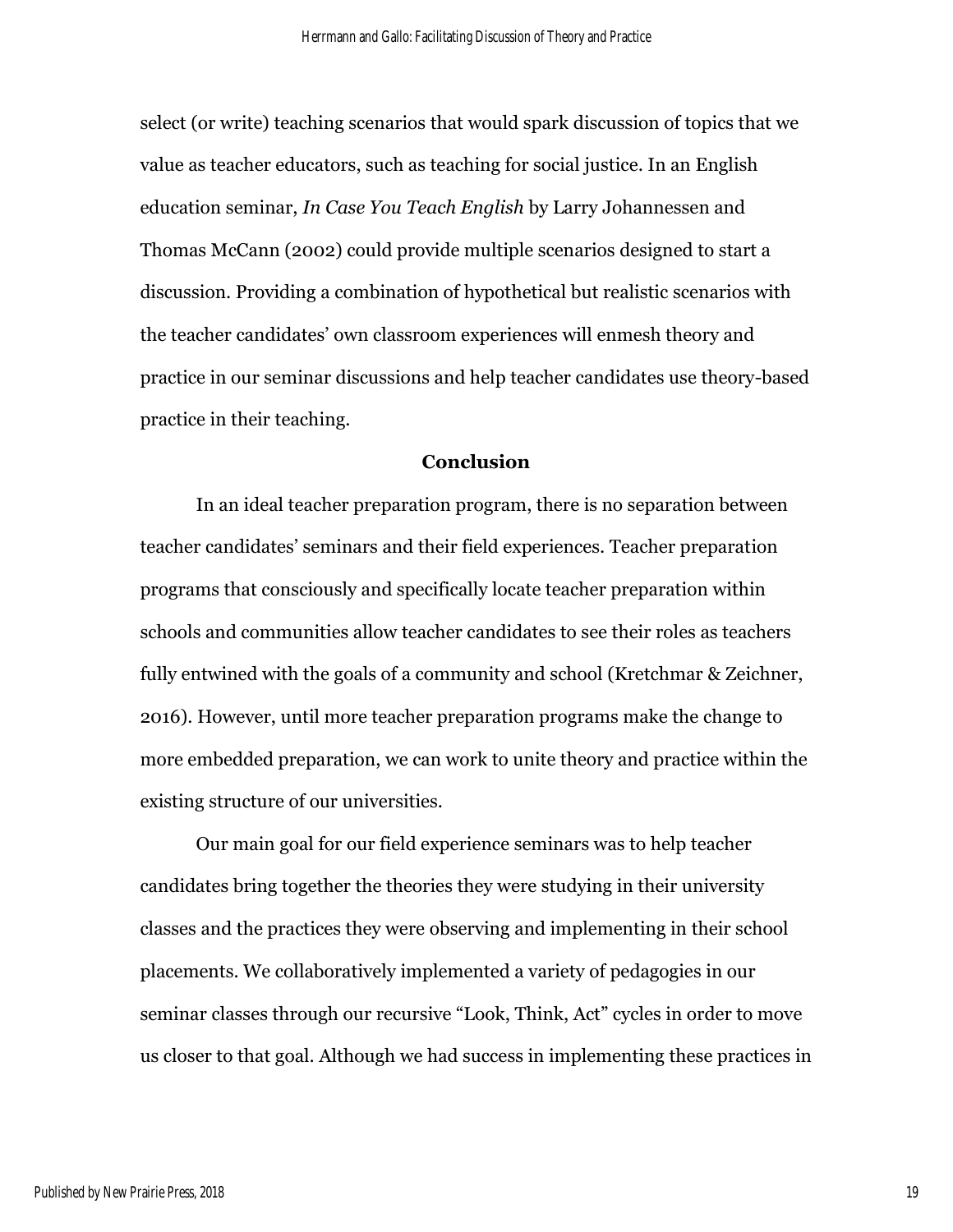our seminars, we acknowledge that different classes have different needs and instructors have different styles.

The conversations that challenged the teacher candidates to think critically and theoretically about their classrooms were transformative moments in our seminar classes. Through the conversations, the teacher candidates were able to:

- experiment with language that they might use with students,
- talk through the ways that one teaching strategy might benefit or hinder their teaching philosophies, and
- imagine the possible outcomes of various teaching dilemmas.

The teacher candidates envisioned how ideas they had discussed in methods classes looked in practice with particular student personalities and needs that they noticed in their field experience classrooms. Because of these conversations, the teacher candidates could adjust their teaching goals and philosophies with a group of supportive peers. As teacher educators, we deeply valued these critical conversations. Through our action research process, we came to more fully understand the power of the conversations we have with teacher candidates, and the reflective discussion tools help start those conversations.

In addition to proliferating teaching ideas for our seminars, our action research also led us to be more prepared as teacher educators to facilitate difficult, transformative discussions. Because we talked weekly about our teaching, we were able to exchange ideas with one another and suggest new approaches that we might not have considered if we were not reflecting together. In other words, our professional conversations enabled us to develop our own teaching identities in the ways that we hoped our teacher candidates would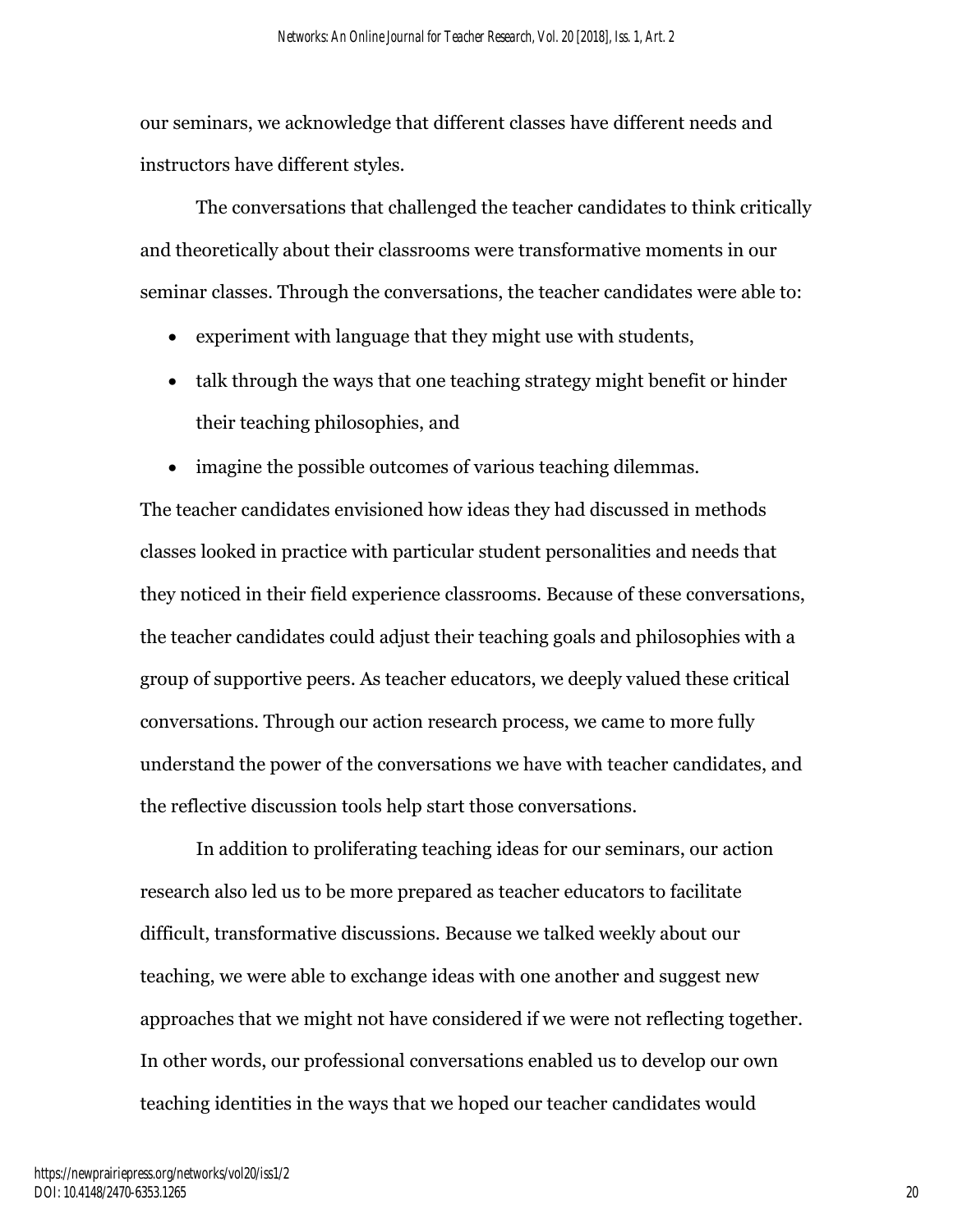develop theirs. We were able to work together to address teacher candidates' immediate needs while remaining "coherent with our shared values, beliefs, goals, and expectations" (Patterson, Baldwin, Araujo, Shearer, & Stewart, 2010).

Through our willingness to examine our own teaching and to try new pedagogical approaches in our seminars, we were better able to recognize and appreciate the teacher candidates' efforts to do the same in their teaching. We wanted to encourage the teacher candidates to be open to trying new approaches in their teaching while also clarifying their visions for themselves as teachers. This process mirrored our shared reflections and research collaborations as teacher educators. Our action research process helped us to meet the needs of the teacher candidates and ground our practices in theory. In this way, we connected theory with practice for ourselves while seeking new ways to do the same for our teacher candidates.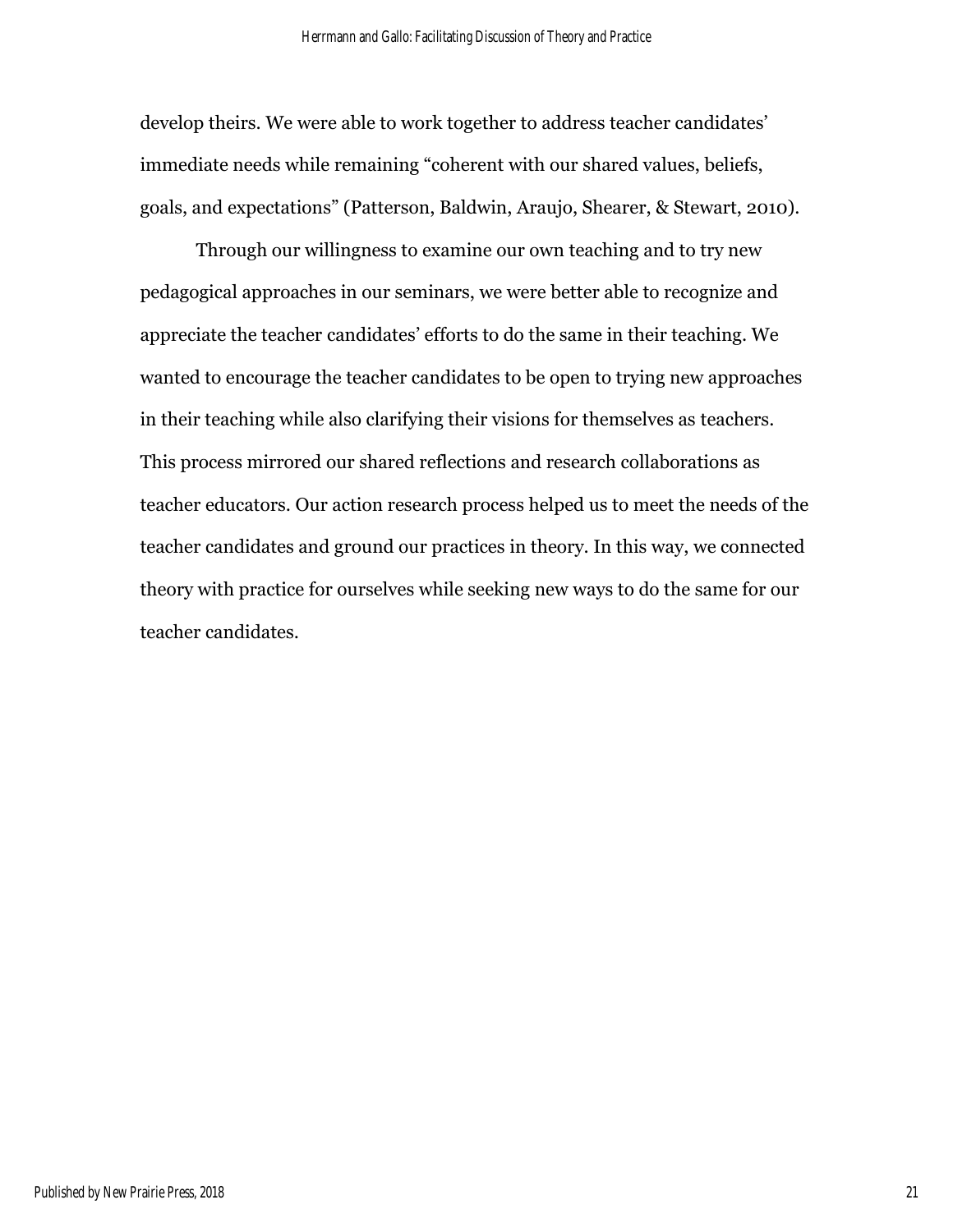# **References**

- Ball, D. (2000). Bridging practices: Intertwining content and pedagogy in teaching and learning to teach. *Journal of Teacher Education, 51*(3), 241- 247.
- Csikszentmihalyi, M. (2008). *Flow: The psychology of optimal experience*. New York: Harper Perennial.
- Elias, J., & Merriam, S. (1984). *Philosophical foundations of adult education.* (Rev. ed.). Malabar, FL: Robert E. Krieger.
- Engelmann, J. (2003). *Pass it on at school: Activity handouts for creating caring schools.* Minneapolis, MN: Search Institute.
- Hollins, E. R., & Crockett, M. (2012). Clinical experiences in the preparation of candidates for teaching underserved students. *Briefing Paper for the CAEP Commission on Clinical Standards*. Retrieved from http://www.caepnet.org/~/media/Files/caep/accreditationresources/clinical-experiences-preparation.pdf
- Johannessen, L. R. & McCann, T. M. (2001). *In case you teach English: An interactive*

*casebook for prospective and practicing teachers*. Upper Saddle River, NJ:

Prentice.

- Johnston, P. (2004). *Choice words: How our language affects children's learning.* Portland, ME: Stenhouse.
- Kretchmar, K., & Zeichner, K. (2016). Teacher prep 3.0: a vision for teacher education to impact social transformation. *Journal of Education for Teaching, 42*(4), 417-433.
- Mertler, C. A. (2014). *Action research: Improving schools and empowering educators.* (4th ed.). Thousand Oaks, CA: SAGE.
- Mountain View University (2015). About MVU [Mountain View University website].
- Patterson, L., Baldwin, S., Araujo, J., Shearer, R., & Stewart, M. A. (2010). Look, think, act: Using critical action research to sustain reform in complex teaching/learning ecologies. *Journal of Inquiry & Action in Education 3*(3), 139-156.
- River City University (2015). Quick Facts [River City University website].
- Schreck, M. K. (2011). *You've got to reach them to teach them: Hard facts about the soft skills of student engagement*. Bloomington, IN: Solution Tree Press.
- Wessling, S. B. (November 14, 2014). An observation challenge. *Teaching Channel.*